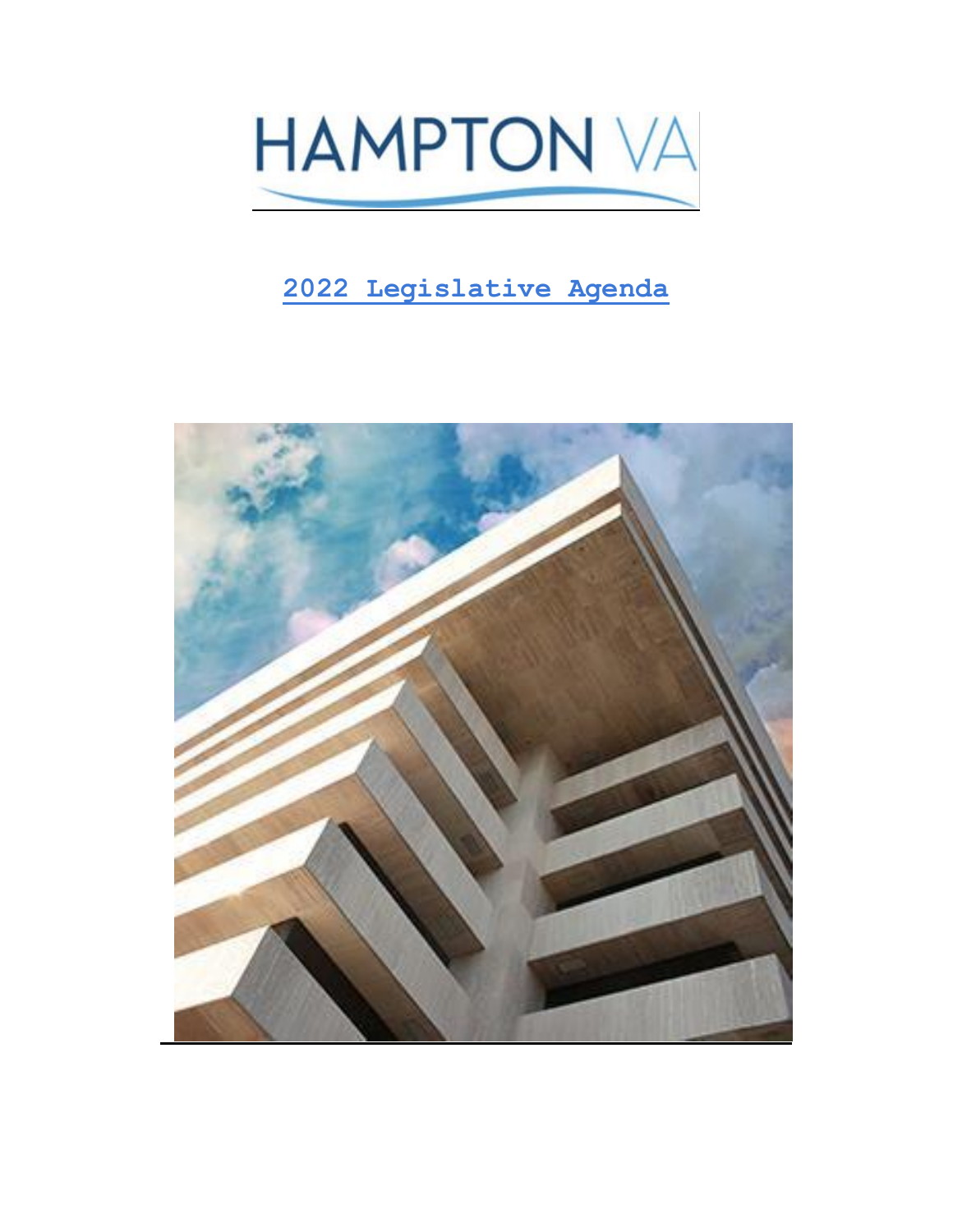

# **HAMPTON CITY COUNCIL**

Donnie R. Tuck, Mayor Jimmy Gray, Vice Mayor Chris Bowman Eleanor W. Brown Steven L. Brown W. H. "Billy" Hobbs, Jr. Chris Osby Snead

City Manager – Mary B. Bunting City Attorney – Cheran C. Ivery

# **HAMPTON STATE LEGISLATIVE DELEGATION**

**T. Montgomery "Monty" Mason** 1st Senate District P.O. Box 232 Williamsburg, VA 23187 757.229.9310 District01@senate.virginia.gov Session: 804.698.7501 Pocahontas Building Room No: E515

#### **Mamie E. Locke**

2nd Senate District P.O. Box 9048 Hampton, VA 23670 757.825.5880 district02@senate.virginia.gov Session: 804.698.7502 Pocahontas Building Room No: E510

#### **Thomas K. Norment, Jr**. 3rd Senate District

P.O. Box 6205 Williamsburg, VA 23188 757.259.7810 district03@senate.virginia.gov Session: 804.698.7503 Pocahontas Building Room No: E603

# **Martha M. Mugler** 91st House District P.O. Box 1875 Hampton, Virginia 23669 Session: 804.698.1091 Pocahontas Building Room No: W430

#### **Jeion Antonia Ward**

92nd House District 2017 Cunningham Drive, Suite 209 Hampton, VA 23666 757.827.5921 DelJWard@house.virginia.gov Session: 804.698.1092 Pocahontas Building Room No: E317

**Marcia S. "Cia" Price** 95th House District P.O. Box 196 Newport News, Virginia 23607 757.266.5935 DelMPrice@house.virginia.gov Session: 804.698.1095 Pocahontas Building Room No: W227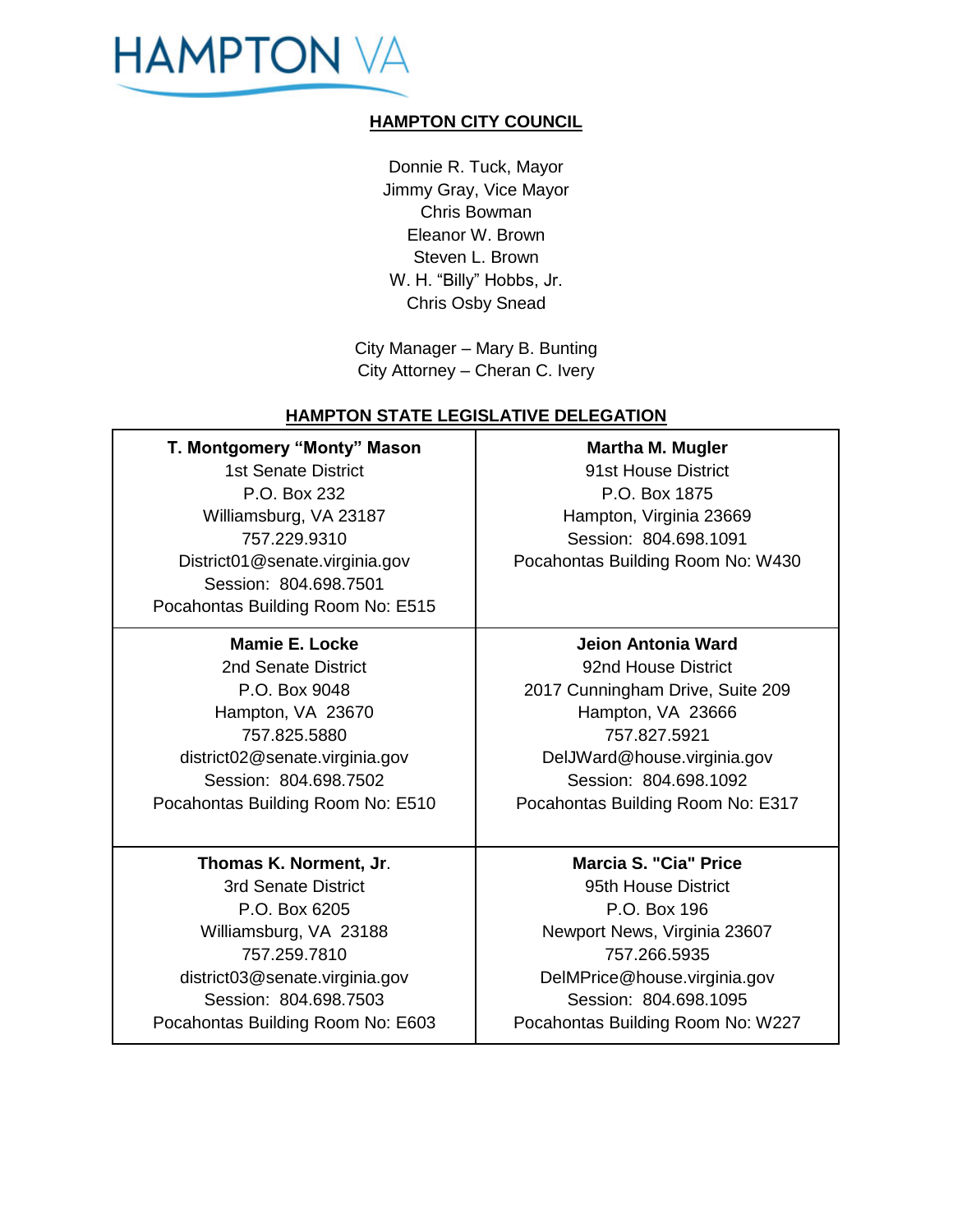

# **Legislative Requests**

- Create an Annual Fund to Address the Needs of Virginia's Military and Federal Facilities
- Increase Localities Authority to Regulate Blight in Neighborhoods Vacant Building **Registry**
- Proposed Amendment to Virginia Code §16.1-301 Confidentiality of Juvenile Law Enforcement Records; Disclosures to School Principals and Others
- Fund Rental Increase and Capital Expenses for the Hampton Health District
- Charter Amendment Related to Election Changes– Section 3.01:2 Hampton City **Charter**
- Expand Access to the African American Historical Cemeteries & Graves Fund
- Create Broader Authority to Use Photo-Monitoring Systems to Enforce Traffic Light **Signals**

# **Hampton's Priority Policy Positions**

- Support Efforts to Amend Virginia Code §2.2-3103.1 to Exempt Payments and Gifts Made by a Locality on Behalf of its Own Officers or Employees
- Support a Request for a Joint Legislative Audit and Review Commission (JLARC) Study of the Structure and Resources of Health Districts Across the Commonwealth
- Support Building Safety Efforts Across the Commonwealth
- Continue Supporting the Preservation and Expansion of Tree Canopy
- Continue Supporting and Enhancing Localities' Resiliency Efforts
- Continue Supporting and Funding Education Initiatives
- Expand Communications Sales and Use Tax
- Honor Prior Commitments to the State Assistance to Local Police Departments (599 Program)
- Refrain from Passing Unfunded Mandates/Constitutional Inequity
- Oppose Increased Tipping Fees on Solid Waste
- Support and Increase Staffing for the Hampton Roads Regional Jail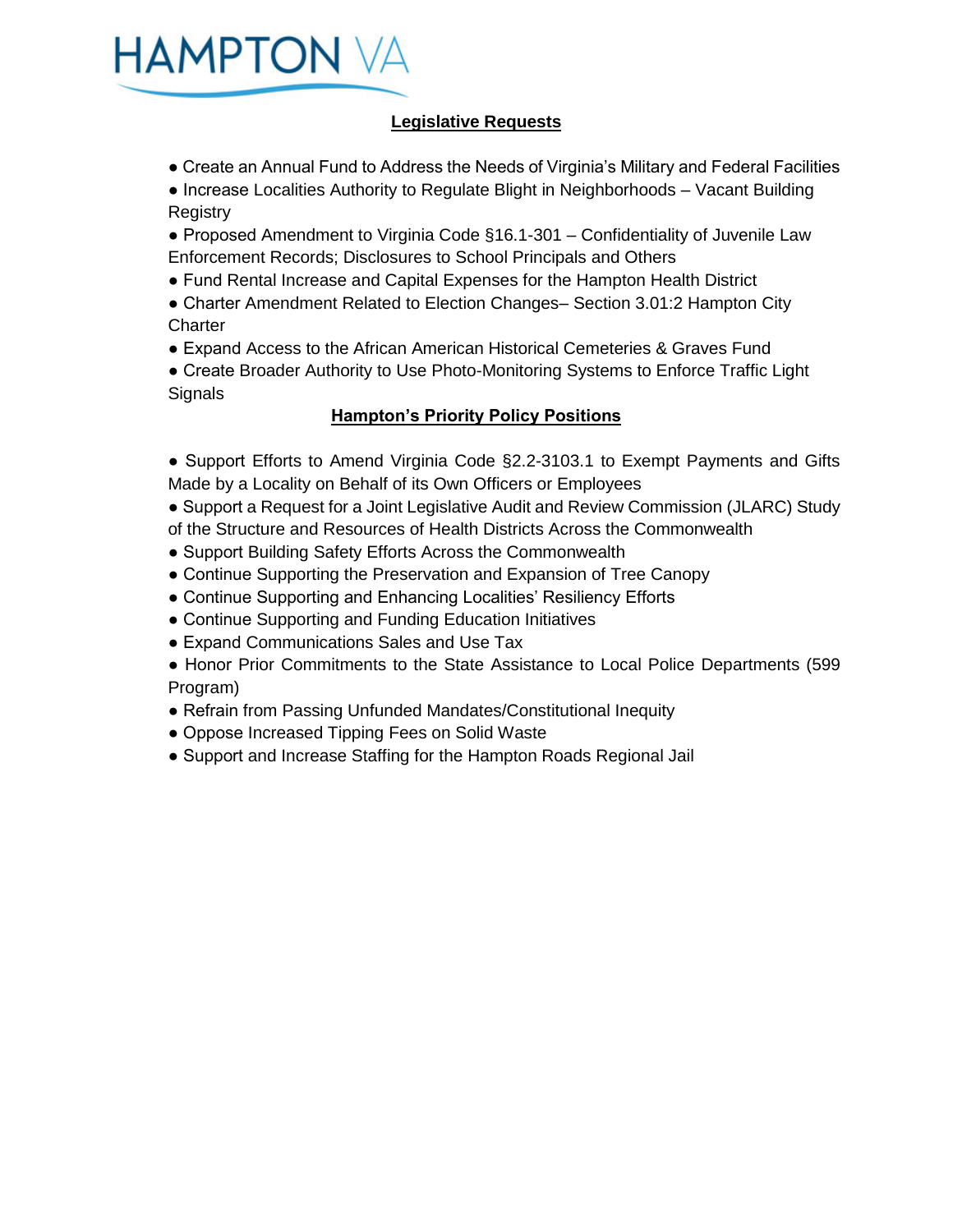

# **LEGISLATIVE REQUESTS**

#### *Create an Annual Fund to Address the Needs of Virginia's Military and Federal Facilities*

In an effort to support the long-term sustainability of military facilities in the Commonwealth, many communities have participated in a Joint Land Use Study ("JLUS"). A JLUS is a cooperative planning effort conducted as a joint venture between an active military installation, surrounding jurisdictions, state and federal agencies, and other affected stakeholders, to address compatibility around military installations. The goal of a JLUS is to reduce potential conflicts between military installations and surrounding areas while accommodating new growth and economic development, sustaining economic vitality, protecting public health and safety, and protecting the operational missions of the installation.

After participating in a JLUS and through a combination of federal, state, and municipal funding, the City of Hampton has been able to successfully acquire privately held land as part of an effort to combat encroachment that would limit or restrict military training, testing, and operations at Joint Base Langley-Eustis. Although this program has been very successful for Hampton in mitigating our encroachment issues, the current fund cannot be used for force protection or readiness issues, and the amount of funding that has been allocated is insufficient to address emerging needs.

The success of the encroachment program can and should be a model to provide resources to support other local infrastructure projects deemed to have a positive impact on the military value of installations within the Commonwealth, which benefit both the local community and the military installations. As such, and with our coalition of local partners, we would respectfully request the General Assembly create a fund of a minimum of \$5 million dollars annually for the purpose of addressing or mitigating needs other than encroachment that are identified by host localities of Virginia's military and federal facilities. The fund would be administered through the Virginia Office of Veterans and Defense Affairs and any allocations made to localities for eligible projects would be subject to a local match; however, the Secretary's office would have discretion to waive the match requirement for communities without the means to provide a match.

# *Provide Localities the Authority to Regulate Blight in Neighborhoods*

Prior to 2013 localities had the authority to require registration of any building that had been vacant for a period of 12 months or more. In 2013, the General Assembly amended the Virginia Code to allow registration of such buildings only if they also met the definition of "derelict," which is defined as:

*"A residential or nonresidential building or structure, whether or not construction has been completed, that might endanger the public's health, safety, or welfare and for a continuous period in excess of six months, it has been (i) vacant, (ii) boarded up in accordance with the building code, and (iii) not lawfully connected to electric service*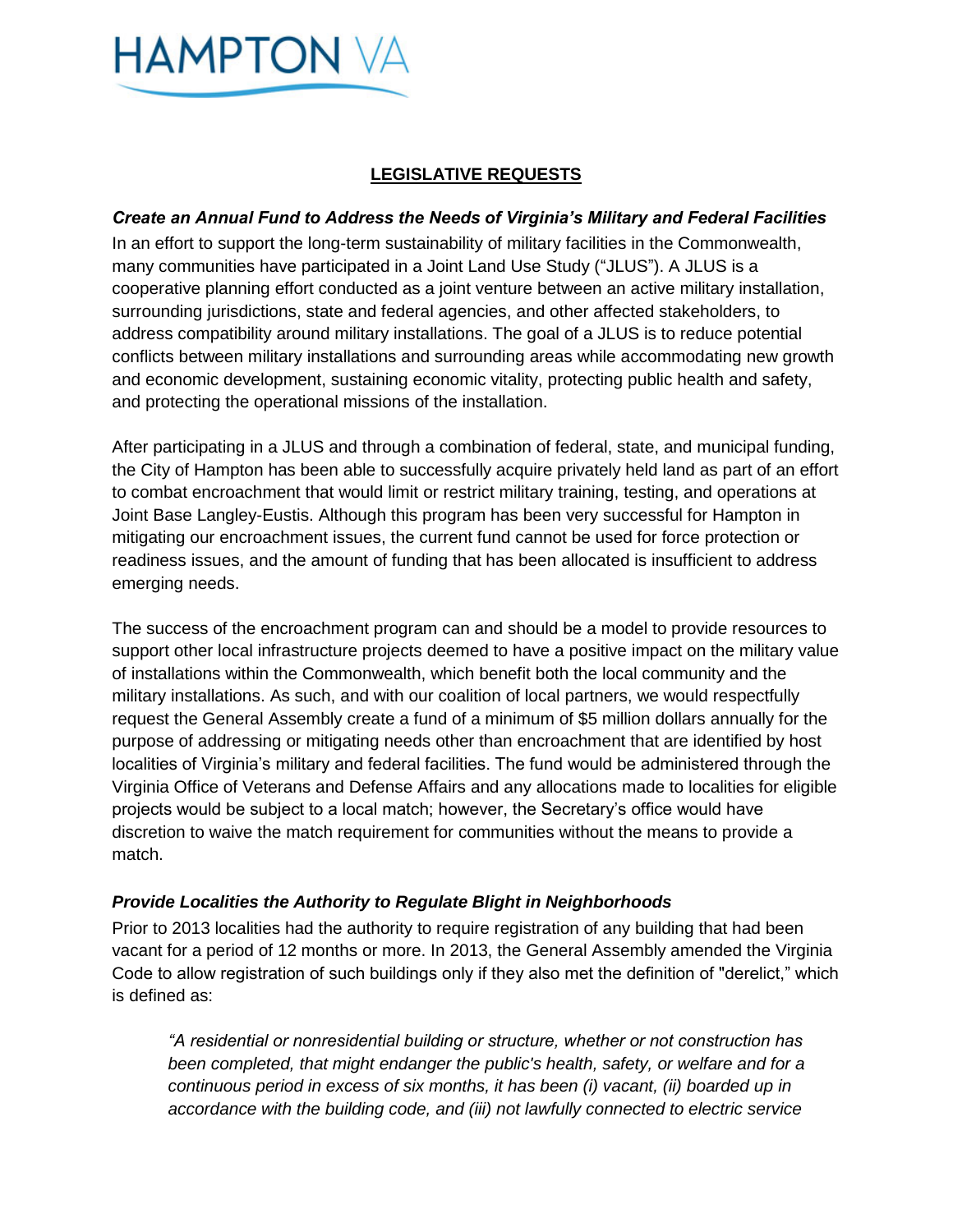**HAMPTON VA** 

*from a utility service provider or not lawfully connected to any required water or sewer service from a utility service provider."*

The City has encountered instances in which squatters were living in houses which the out-ofstate owners believed to be vacant. Some of these houses have been involved in multiple shootings. However, these buildings would not meet the current definition of derelict. In order to avoid future situations of this nature, and so that the City knows which buildings should be vacant, we would like the General Assembly to "undo" the 2013 amendments of §15.2-1127, so that the Code reads as it did prior to 2013.

#### *Proposed amendment to Virginia Code §16.1-301 – Confidentiality of juvenile law enforcement records; disclosures to school principals and others.*

The City Attorney's office oversees Hampton's FOIA office and has repeatedly encountered problems over the years navigating records requests by parents, juveniles (or former juveniles) trying to obtain law-enforcement records involving their children or themselves. This issue typically arises when requests are made for vehicle accident reports that are needed to provide to insurance carriers. The current language of Va. Code §16.1-301 requires a court order before such records can be released to the juvenile, parent, guardian or other custodian and counsel. However, the courts have been unable to assist when parents go to the court or the court clerk's office to ask how they obtain a court order. Because there is no active litigation in most of these scenarios, there is no established mechanism for parents or juveniles to appear before a judge and procure the needed court order. The City works with requesters to the extent that we believe that the law allows, however, we believe that clarification with regard to this law is needed. We request an amendment to the Code of Virginia that will eliminate the court order requirement for a limited set of individuals and clarify that accident reports are not law enforcement records, but rather are Department of Motor Vehicle forms.

# *Fund Rental Increase and Capital Expenses for the Hampton Health District*

The City of Hampton has hosted the Hampton Health District (the "District") within its borders continuously since at least 1977. The District provides valuable services to the citizens of Hampton, and in cooperation with the Peninsula Health District, also to the citizens of Newport News, Poquoson, York County, James City County, and Williamsburg. It has been located at 3130 Victoria Boulevard since its inception. The City bears primary responsibility for the upkeep and maintenance of the building. Accordingly, the City requests that the General Assembly appropriate funding to the Virginia Department of Health ("VDH") so that VDH may pay to the City rent on the full building square footage commensurate with the market, plus an added amount to defray the additional costs incurred by the City for janitorial services, capital maintenance, and upkeep.

# *Charter Amendment Related to Election Changes– Section 3.01:2 Hampton City Charter*

In July, the City Council adopted an ordinance as required by the Code of Virginia, to provide for the transition of elections for the positions of mayor, members of city council, and members of the school board to the November general election date from the May general election date. As a result of this change in state law, Hampton City Charter provision 3.01:2 provides that a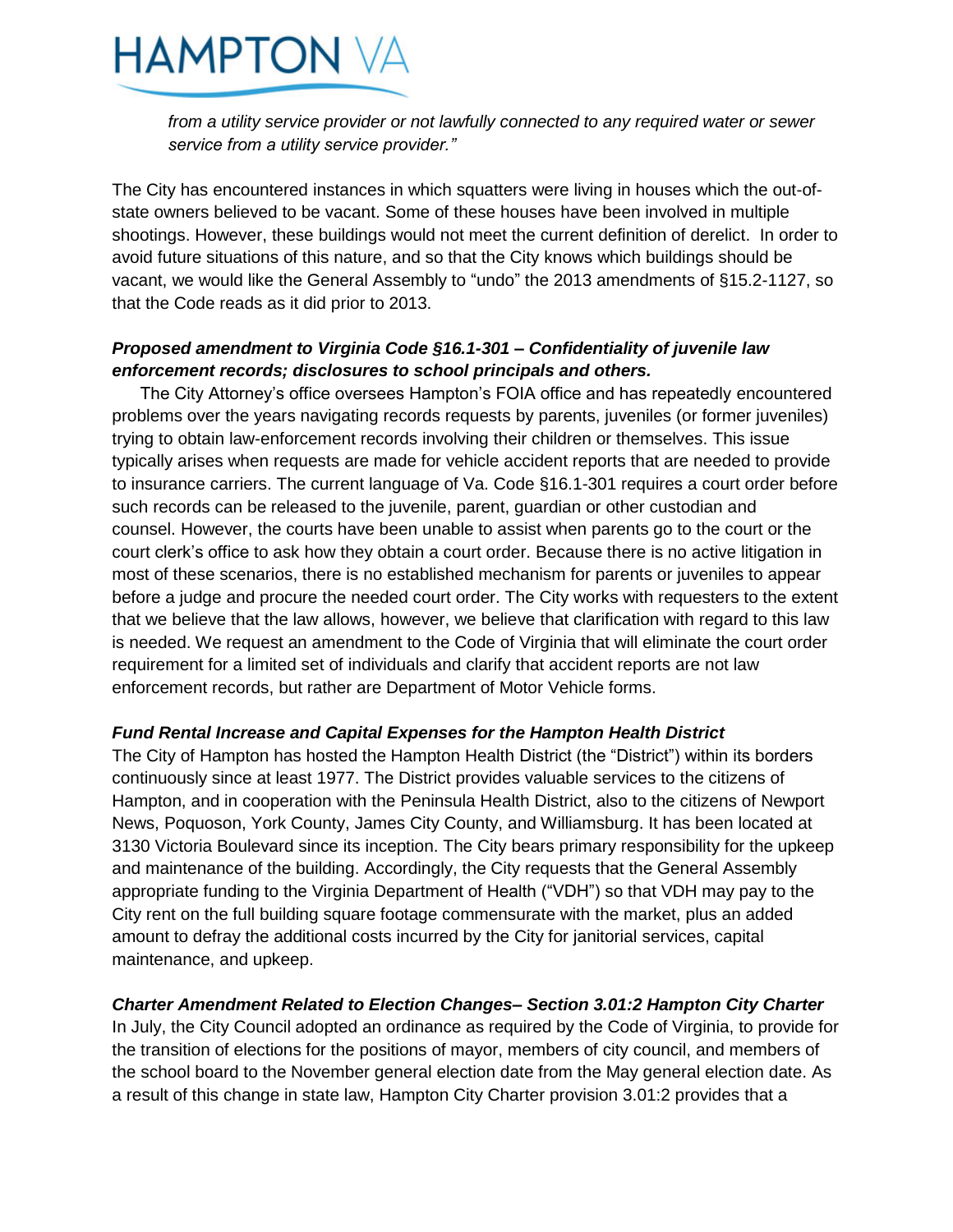

councilmember desiring to become a candidate for the office of mayor, who is not elected on the same election cycle as the mayor, must tender his or her resignation at least ten days prior to the final date for filing petitions and notices of acceptance as specific by general law, with such resignation to be effective on June 30 of the election year. This resignation date was intended to allow for the two-year remainder term of the vacant City Council seat to be filled by Hampton voters during the general election in the preceding May, rather than by an interim appointment by City Council members or by the Circuit Court. The proposed amendment to the Charter will allow for the resignation to be effective on December 31st following the November general election date so that the seat can be filled by the voters at the November general election with a term to commence on January 1st.

#### *Expand Access to the African American Historical Cemeteries & Graves Fund*

Pursuant to Virginia Code §10.1-2211.2(A), localities are only eligible to apply for funding if they own a grave or the cemetery. In Hampton, many of these neglected cemeteries are privately owned or abandoned. There are instances where it would be desirable for the City to supplement efforts to address general maintenance issues, such as mowing, and specific maintenance issues, such as collapsed graves, by having access to the existing State Fund. To remedy this, we are recommending an expansion of the definition of "qualifying organization" in §10.1-2211.1(A) to allow localities applying for funding under the State Fund even if they do not own the grave or cemetery.

# *Create Broader Authority to Use Photo-Monitoring Systems to Enforce Traffic Light Signals*

The Code of Virginia allows localities, by ordinance, to establish a traffic signal enforcement program that provides for a civil penalty of \$50 when the operator of a motor vehicle fails to comply with designated traffic signals within a locality. The authority provided currently does not allow for anything more than red-light traffic violations to be subject to enforcement in this manner.

The City of Hampton is directly impacted by the Hampton Roads Bridge Tunnel Expansion Project ("HRBT-P") and is experiencing significant traffic jams. These issues extend throughout the neighboring community of Phoebus as vehicles navigate off the interstate using short cuts through neighborhoods and the business district. The rerouting of traffic to avoid congestion on the interstate is having a detrimental impact on citizens who live in the area, people who want to travel to do business in Phoebus and small businesses in the area. The proposed legislation would be specific only to Hampton and seeks authority for the City Council, by ordinance, to utilize photo-monitoring systems at any intersection the Council deems to be negatively impacted by traffic due to the HRBT-P for the purposes of enforcing highway signage. This would allow for photo-monitoring systems to be used for enforcement of infractions such as no right turn and blocking the intersection, not just a red-light violation.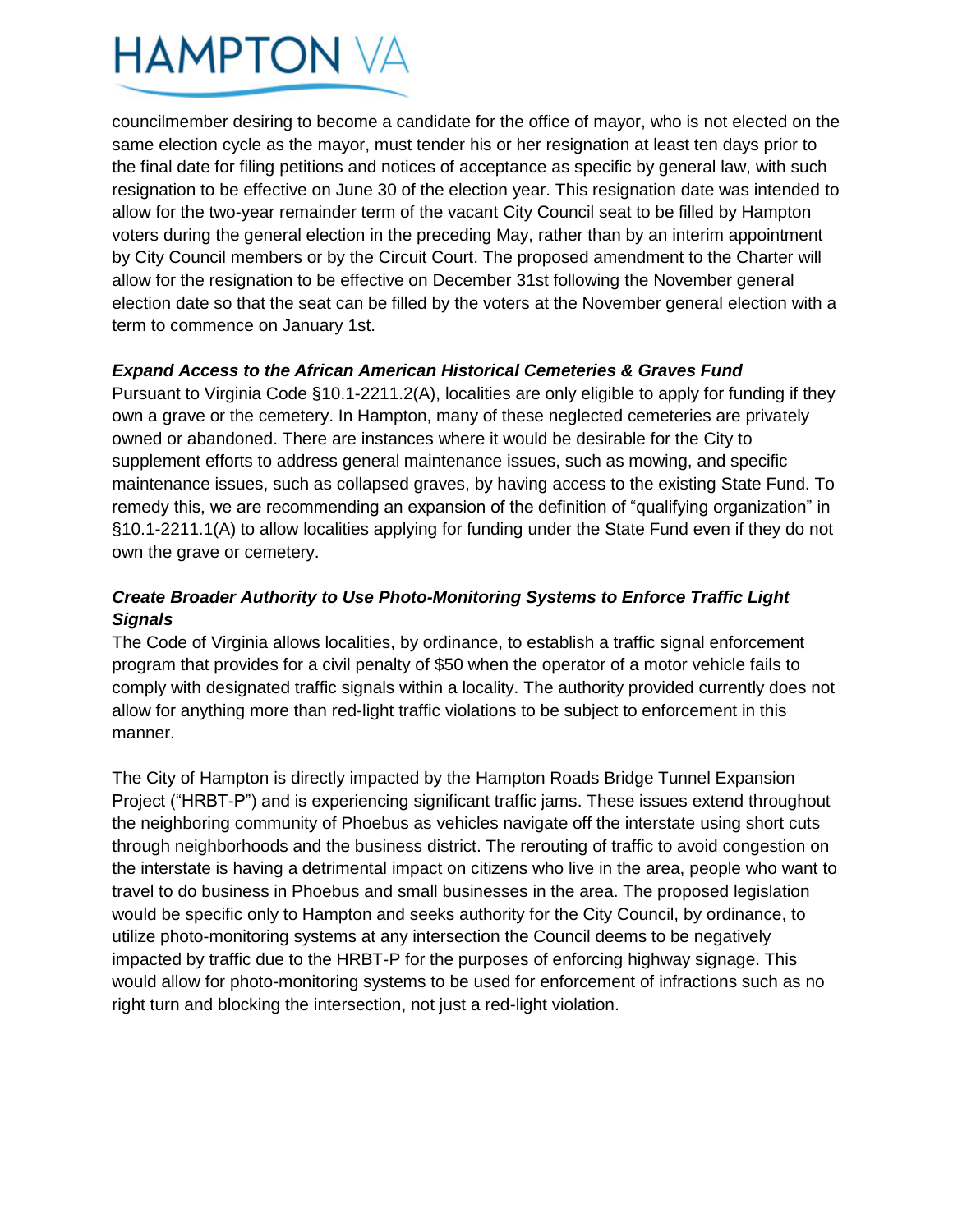

#### **HAMPTON'S PRIORITY POLICY POSITIONS**

#### *Support Efforts to Amend the Conflicts of Interests Act- Virginia Code §2.2-3103.1*

The City supports legislation that would amend the Code of Virginia §2.2-3103.1 to exempt payments and gifts made by a unit of government on behalf of its own officers or employees. If any governmental agency, including a locality, has hired a lobbyist to represent the interests of the locality, it is therefore a lobbyist's principal as that term is defined in §2.2-419 of the Virginia Code. The State and Local Government Conflicts of Interests Act (COIA) does not provide an exception from any of the restrictions, prohibitions, or reporting requirements for gifts that come from an agency to its own officers or employees. A 2020 opinion issued by the Virginia Conflict of Interest and Ethics Advisory Council states that this restriction applies to the purchase of tickets by the City for City Councilmembers to attend City-sponsored events. Although there is an exemption for travel paid for by the City to an event, there is no exemption for a ticket to that same event.

# *Support a Request for a Joint Legislative Audit and Review Commission (JLARC) Study of the Structure and Resources for Health Districts Across the Commonwealth*

During the pandemic it became clear that there is a need for a re-evaluation of the Commonwealth's public health system. The study would address challenges that exist at a regional level and recommend potential solutions. We join other localities regionally in supporting a JLARC study.

#### *Support Building Safety Efforts Across the Commonwealth*

In light of the Champlain Towers high-rise condominium collapse in Surfside, Florida, there have been heightened concerns with regard to building safety throughout the nation. Currently, there is no requirement in Virginia to proactively or regularly inspect buildings. A building that has received a certificate of occupancy is only inspected again if there is a change in occupancy or there are changes to the building that require an inspection. The City supports the creation of a workgroup comprised of stakeholders to proactively address these concerns. This workgroup would be comprised of localities, building code officials, tenant/development groups and others to review building safety in the Commonwealth and propose legislation surrounding this issue.

#### *Continue Supporting the Preservation and Expansion of Tree Canopy*

Earlier this year, the General Assembly passed legislation that created a workgroup of stakeholders to recommend legislative solutions related to the expansion of tree canopy. We continue to support legislation to provide local governments with greater authority in the reforestation, preservation, and management of urban forests in recognition of their ability to capture and store carbon, reduce stormwater runoff, improve air quality, reduce energy use, and mitigate urban heat islands and their health effects. In addition, we support appropriating funds to the Department of Forestry's Urban Community Forestry Program to enable local governments to expand and better maintain urban tree canopy.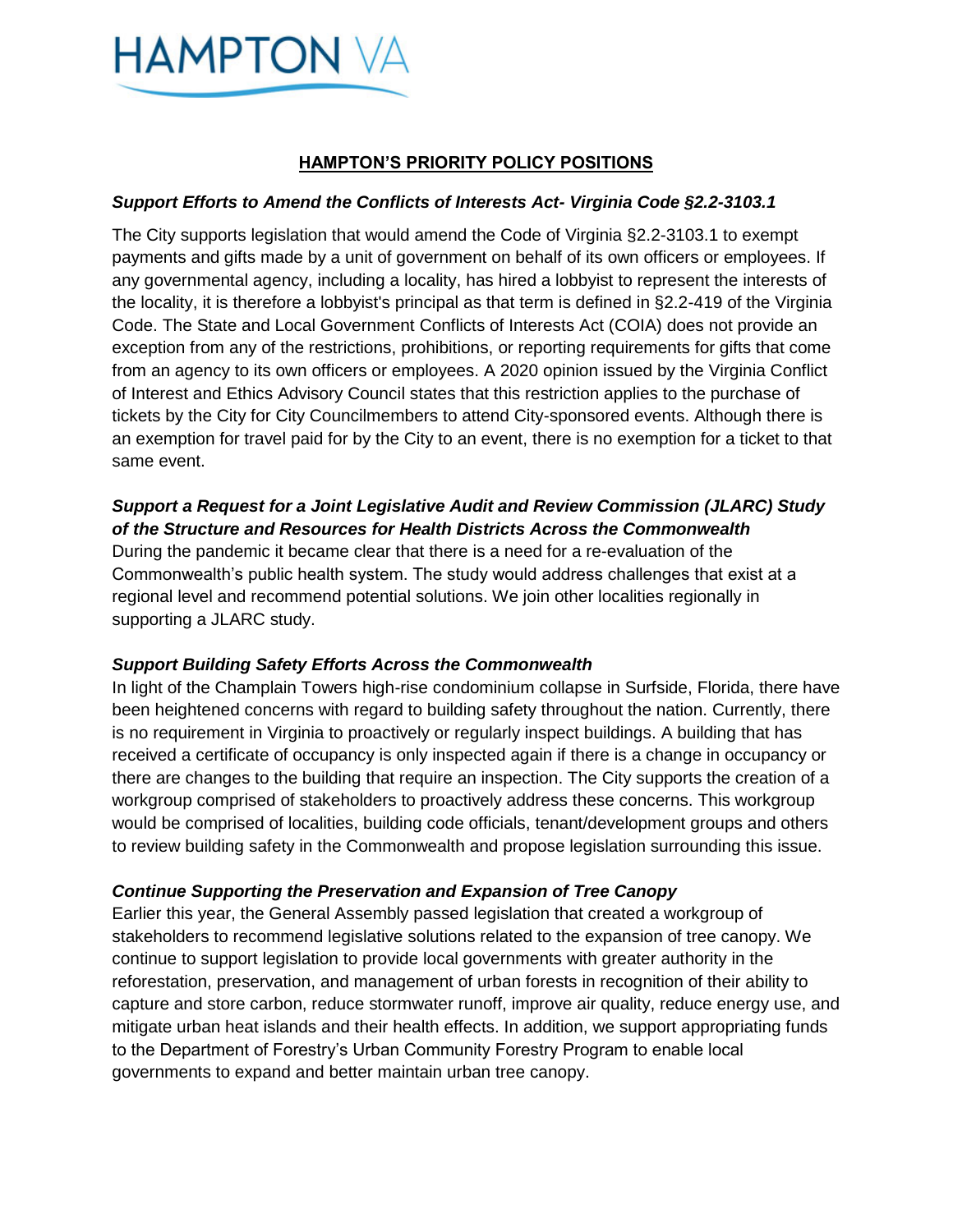

#### **Continue Supporting and Enhancing Localities' Resiliency Efforts**

**Support the Efforts of the Commonwealth of Virginia and Hampton Roads Planning District Commission to Promote Coastal Resiliency, Adaptation to Sea Level Rise, and Climate Change.** 

**Support the Virginia Shoreline Resiliency Fund and Stormwater Local Assistance Fund.**  The City of Hampton continues to face challenges dealing with sea level rise and coastal adaptation that require innovative solutions. In order to support localities taking a comprehensive approach we would respectfully ask the General Assembly to continue to look at a dedicated source of funding for the Virginia Shoreline Resiliency Fund, to continue adding monies to the Stormwater Local Assistance Fund and to allow localities more flexibility when it comes to addressing these challenges.

#### *Continue Supporting and Funding Education Initiatives*

Strong schools are not only essential for the students who attend them, but they also contribute to the City's economic growth as businesses and families consider school quality in their investment decisions. Future BRAC deliberations will consider the relative health of a military installation's surrounding school divisions as a measure of installation retention or growth. Throughout challenging economic times, the City of Hampton has maintained its commitment to Hampton City Schools.

The City continues to support pay equity for teachers and support staff and we ask our legislative delegation to please keep teachers and support staff in the forefront of their minds when it comes to the difficult budgeting decisions that must be made. The City of Hampton also supports continued state funding for At-Risk Education Funding, Transformational High Schools, and the Virginia Preschool Initiative.

In order to continue the positive forward momentum in our public schools, the state must be a reliable funding partner in accordance with the Virginia Constitution and state statutes. The Standards of Quality should recognize the resources, including positions, required for a highquality public education system. We oppose any changes in methodology or changes in the division of financial responsibility that would result in a shift of funding responsibility from the state to localities.

Further, we oppose policies that lower state contributions but do nothing to address the cost of meeting the requirements of the Standards of Accreditation and Standards of Learning. Any approach to improving low-performing schools must include adequate state financial support.

#### *Modernize the Communications Sales and Use Tax*

The City of Hampton supports amending the Communications Sales and Use Tax ("CSUT") to modernize that tax base to capture new technology that is being used to deliver traditional services subject to the tax. In particular, the tax base currently includes landline, pager and beeper services, facsimile services, and telegraph, telegram, telex, and teletypewriter services,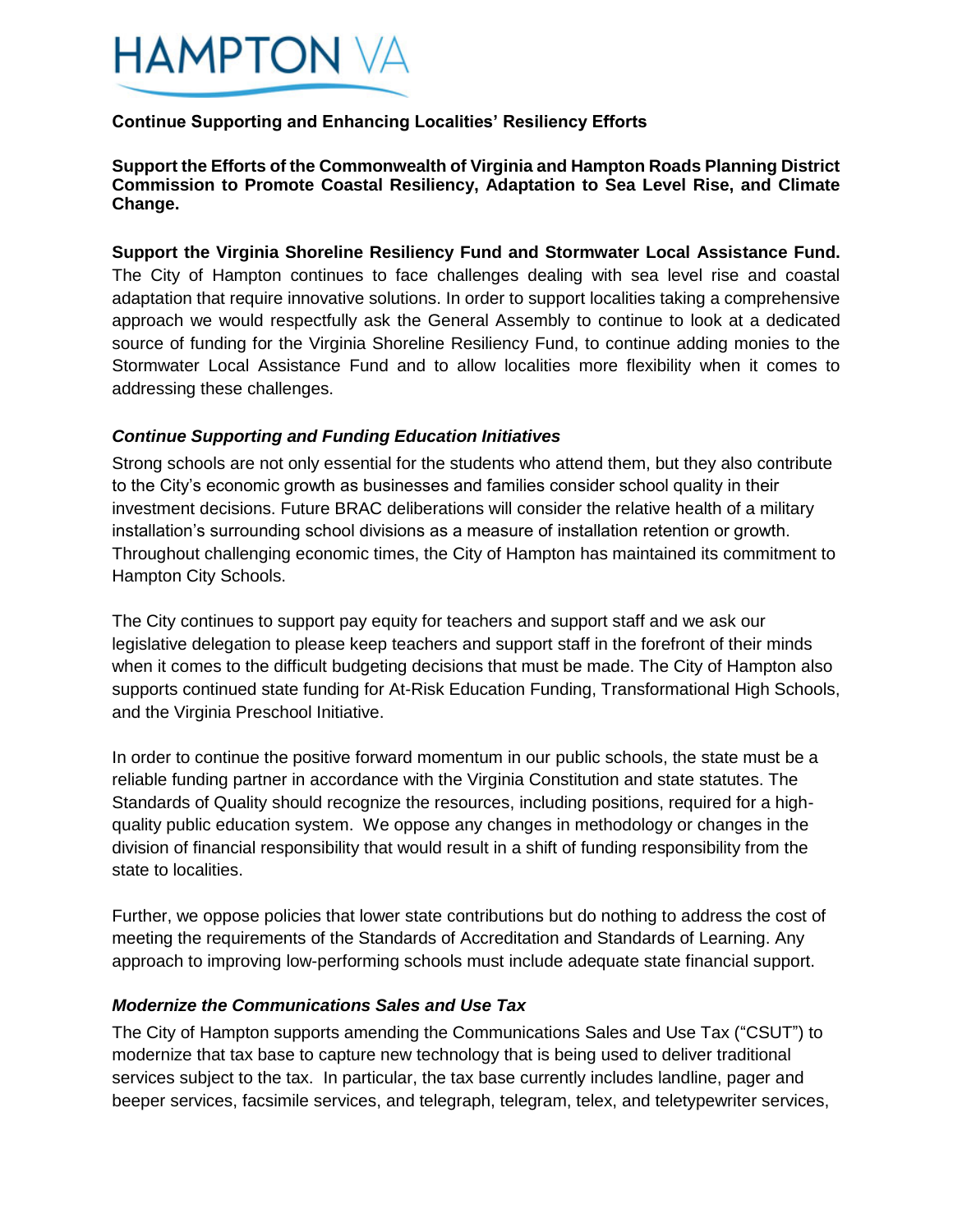# **HAMPTON VA**

and cable television, all of which are declining industries; and fails to capture new technology replacing those services, such as video streaming (i.e., Hulu and Netflix), online faxing, and pre‐ paid calling services. The impact of continued reliance on that outdated tax base is reflected in the revenues received by the City. Modernizing and expanding the Code would not only increase the revenue generated by the tax but would also level the playing field among traditional service providers and those providing the more modernized, yet comparable services.

The CSUT was implemented in 2007 and replaced most of the previous state and local taxes and fees on communications services. The tax is generally collected by sellers from consumers and remitted monthly to the Virginia Department of Taxation, which then distributes it to localities (net of its administrative costs). The City also supports increasing the CSUT from 5% to the prevailing State sales tax rate of 5.3% percent as another way to counter the progressive decline in local revenues.

# *Honor Prior Commitments to the State Assistance to Local Police Departments (599 Program)*

The Code of Virginia (§9.1-165, et seq.) provides for financial assistance to localities with police departments through the "599" program. This legislation was enacted by the General Assembly when it imposed an annexation moratorium on cities more than 30 years ago. Currently, 175 cities, counties and towns receive "599" funds. The Department of Criminal Justice Services (DCJS) administers the program.

The General Assembly has increasingly de-emphasized this funding obligation as a priority. Although the Code of Virginia sets out a distribution formula for calculating the amounts for eligible localities, in recent years the General Assembly has instead specified in the Appropriations Act that localities' allocations in a given fiscal year are to be based on a standard, across-the-board percentage increase or decrease from the previous fiscal year's allocations. The distribution formula has, in effect, been superseded during those years by the instructions in the Appropriations Act.

The use of the Appropriations Act has led to a chronic underfunding of the Hampton Police Division and the other "599" eligible police departments throughout the Commonwealth. The City of Hampton calls for the state to honor its commitment to local governments and public safety by funding the program as stipulated in the Code of Virginia.

# *Refrain from Passing Unfunded Mandates/Constitutional Inequity*

The City of Hampton requests that the Governor and the General Assembly refrain from using local governments as a fiscal balance wheel in order to overcome revenue challenges. Transferring costs to local governments is neither responsible to the Commonwealth's citizenry, nor to the fiscal health of the Commonwealth. We urge the Commonwealth to look for other ways to share the strain local governments must endure as cuts and program costs are passed down. The Governor and the General Assembly should make the difficult decisions to cut state services or raise taxes just as localities have had to do for years. Local government mandates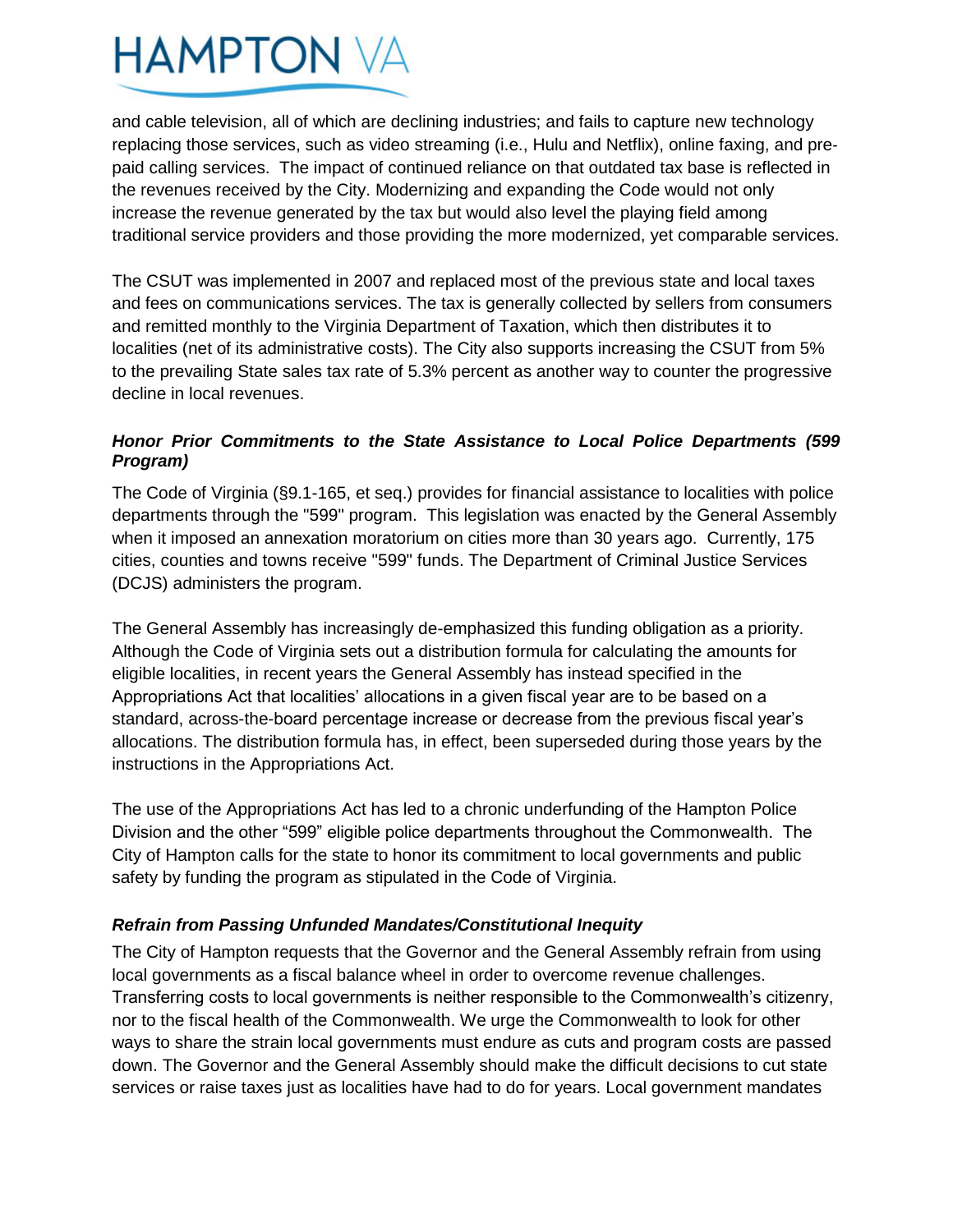# **HAMPTON VA**

should not be imposed unless supported by state funding. If state funding is not available any such mandate should not be imposed or should be imposed only as a local option.

In addition, the City recommends that state constitutional amendments with local government fiscal impacts require the cost burden to be allocated among all citizens of the Commonwealth so that the citizens of one or only a few localities are not unduly and inequitably burdened. For instance, the City of Hampton has the highest per capita population of veterans in the Commonwealth of Virginia, and in the United States. The City is proud to host our veterans and know that they have found a well-run, responsive local government and a caring community with an abundance of natural resources, health care facilities, and other quality of life factors. However, state mandated tax relief programs for veterans also create a unique challenge for the City, as such programs have a more dramatic impact on the City of Hampton's budget than any other locality. The City experiences a disproportionate impact due to the number of veterans residing in our City, leading to a financial strain.

As such the burden of taxation, as well as the benefits of services, should be shared and enjoyed by all. To the extent that the Commonwealth mandates relief for certain groups, the General Assembly should simultaneously enact measures that equalize the impact among jurisdictions and should refrain from enacting policies and Constitutional amendments without adequately explaining the effects of such tax relief on all citizens or the cost of the tax relief. Further, handing down mandates on local governments with little or no flexibility or tools available to local governments to pay for these mandates is not tenable for the long term.

# *Oppose Increased Tipping Fees on Solid Waste*

The potential of increased tipping fees would have a negative impact on landfills and could impact host fees if volumes drop at the landfills due to the increased cost.

# *Support and Increase Staffing for the Hampton Roads Regional Jail*

As a member jurisdiction of the Hampton Roads Regional Jail (HRRJ) Authority, the City of Hampton is making two requests to the General Assembly in support of that body. The first is for an increase in support for medical and mental health care at regional jails throughout the Commonwealth. The second request is for the addition of jail officers to the Compensation Board complement each year, over two biennials.

# *Support the Virginia Air & Space Science Center – Science, Technology, Engineering, and Math (STEM) Programs*

The City of Hampton recognizes the importance of increasing student achievement in STEM education. The Virginia Air & Space Science Center's education programs and experiences have been proven to increase student engagement, interest, and knowledge of STEM, particularly among underserved children. Located in a city-provided 100,000 square foot building in downtown Hampton, the Center has gained national and international recognition for being a leader in STEM education programs and research. While the Virginia Air & Space Center already receives support from the region's corporations, foundations, private donors and the City of Hampton, dedicated state funding is needed to expand the reach of its programs.